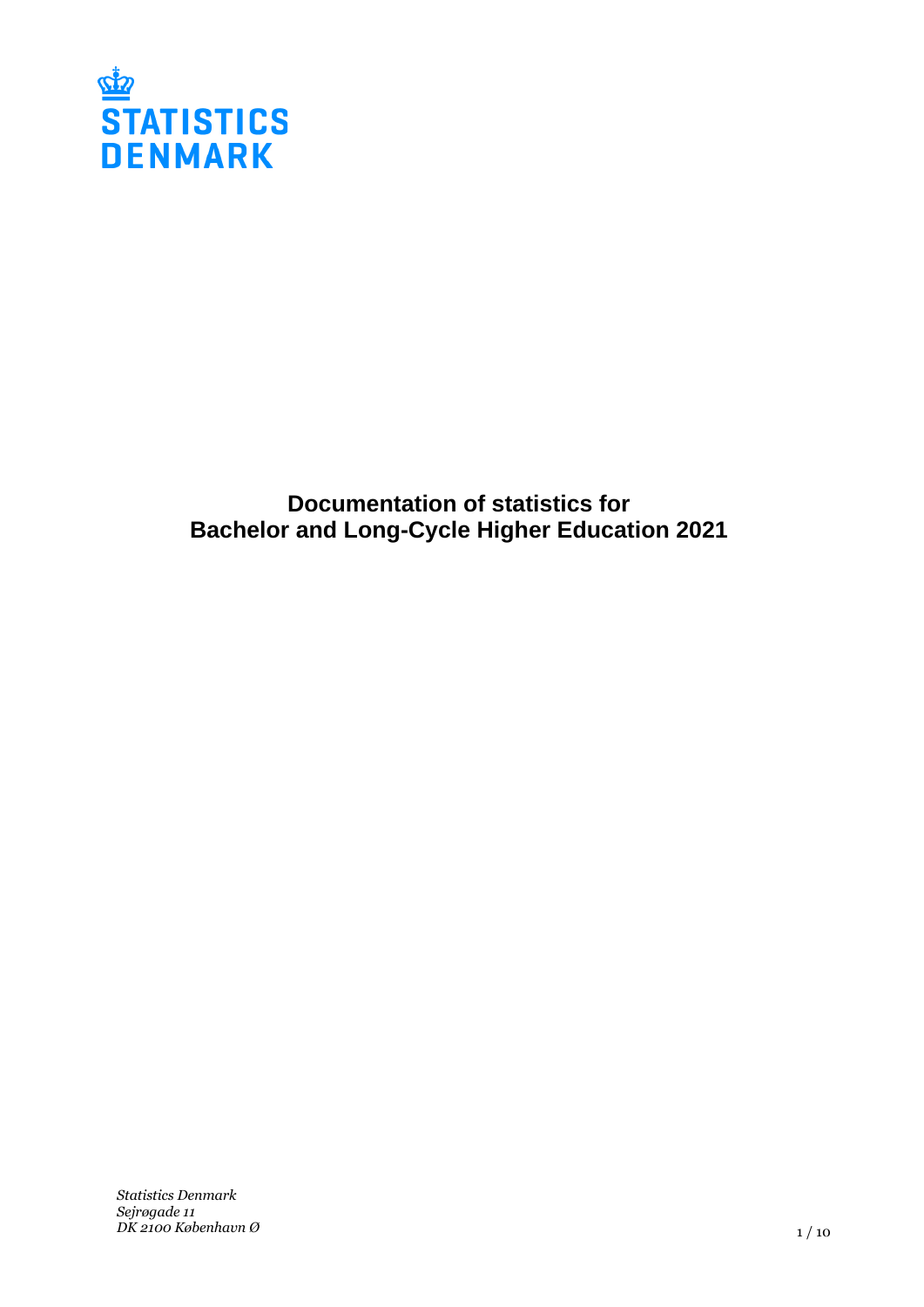

# **1 Introduction**

The statistics about bachelor and long-cycle higher educations describe activity on bachelor and long-cycle higher educations in Denmark. Bachelor and long-cycle higher educations are defined from Statistics Denmark's education classification DISCED-15 as all educations classified on level 60 and 70. The levels in DISCED-15 for higher education are classified according to the main fields regulated by law. Bachelor and long-cycle higher educations are typically 3 and 2 years in duration. Bachelor and long-cycle higher educations statistics is in its current form comparable since 2005 and is part of the overall Student Register, which contains information on all students and students in ordinary education in Denmark.

# **2 Statistical presentation**

These statistics contains yearly data about the activity on bachelor and long-cycle higher education in Denmark. This includes the number of entrants, the number of completed and the number of active students. The statistics are divided by education and the students' age, sex, ancestry and national origin.

### **2.1 Data description**

The statistics about bachelor and long-cycle higher educations shows the number of students on bachelor and long-cycle higher educations in Denmark. The statistics are a part of the Student Register and is publicized yearly as a part of this. In StatBank Denmark, you can sort by students per 1 October, completed students and new students distributed by educational fields, age, ancestry, national origin and sex (see under "Begreber og definitioner").

### **2.2 Classification system**

Statistics Denmark's education classification DISCED-15 is used to define bachelor and long-cycle higher educations. A description of it can be found at: [DISCED](https://www.dst.dk/en/Statistik/dokumentation/nomenklaturer/disced15-audd).

# **2.3 Sector coverage**

Not relevant for these statistics.

### **2.4 Statistical concepts and definitions**

Enrolled: Persons enrolled at an education per September 30th in a given year.

Entrants: Persons beginning their education in the period between October 1st and September 30th the following year.

Completed: Persons completing their education in the period between October 1st and September 30th the following year.

# **2.5 Statistical unit**

Persons.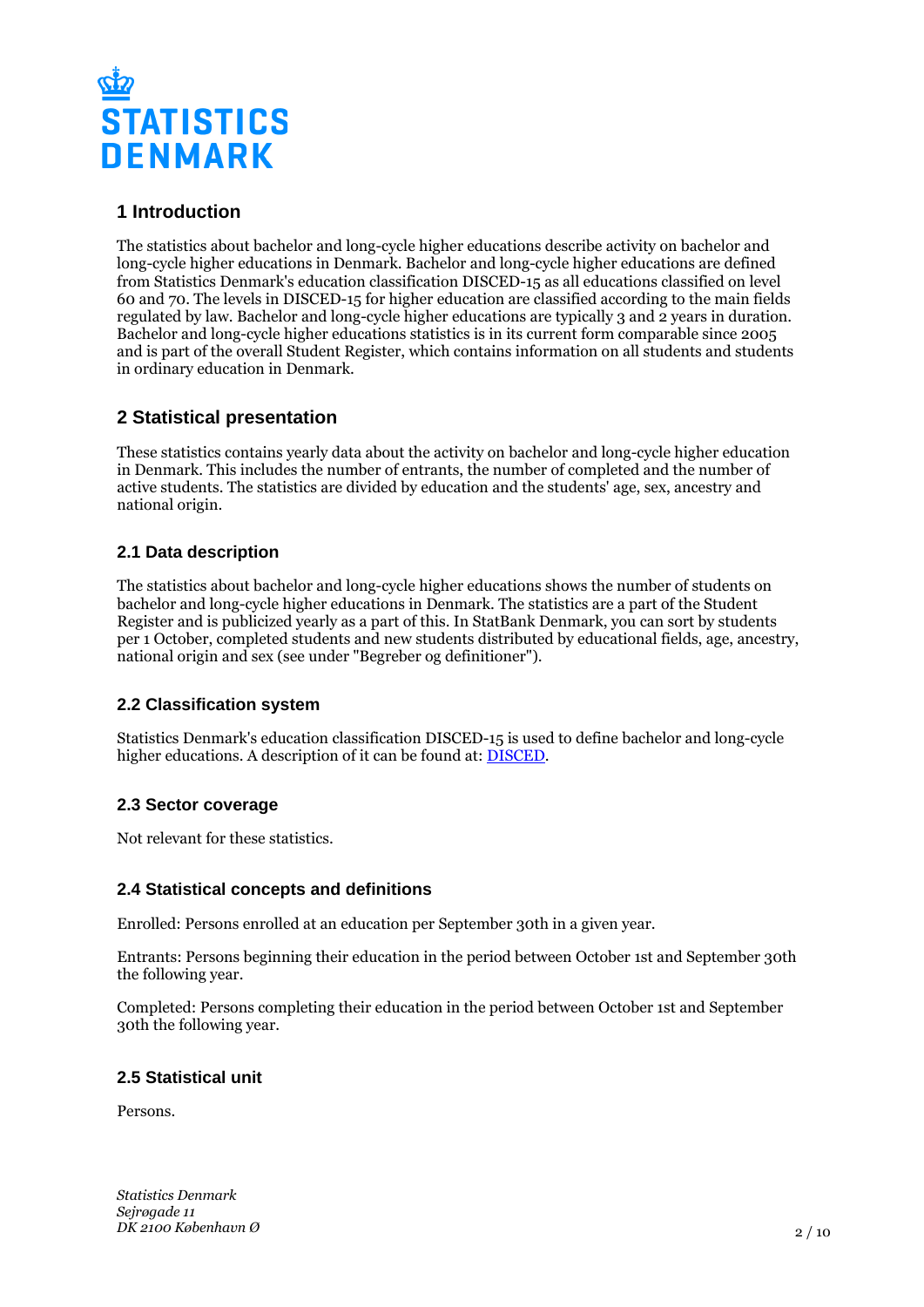

# **2.6 Statistical population**

Persons who have been enrolled on a bachelor or long-cycle higher education in Denmark which is publicly regulated. In detail, this means that the Ministry of Higher Education and Science or another ministry has set the rules for the education through a law or an executive order. Since 2007 private education giving access to public grants is also included.

### **2.7 Reference area**

Denmark.

# **2.8 Time coverage**

The current time series in StatBank Denmark covers the time period from 2005 and onwards.

# **2.9 Base period**

Not relevant for this statistics.

### **2.10 Unit of measure**

The measuring unit is the number of persons.

# **2.11 Reference period**

The newest data collection was for the period of 1 October 2020 - 30 September 2021.

# **2.12 Frequency of dissemination**

Yearly.

### **2.13 Legal acts and other agreements**

Law on Statistics Denmark § 6 and § 8 stk. 3. Regulation (EC) No 452/2008 of the European Parliament and of the Council of 23 April 2008 concerning the production and development of statistics on education and lifelong learning.

# **2.14 Cost and burden**

The respondent burden is minimal. Data are collected from local school-based administrative registers.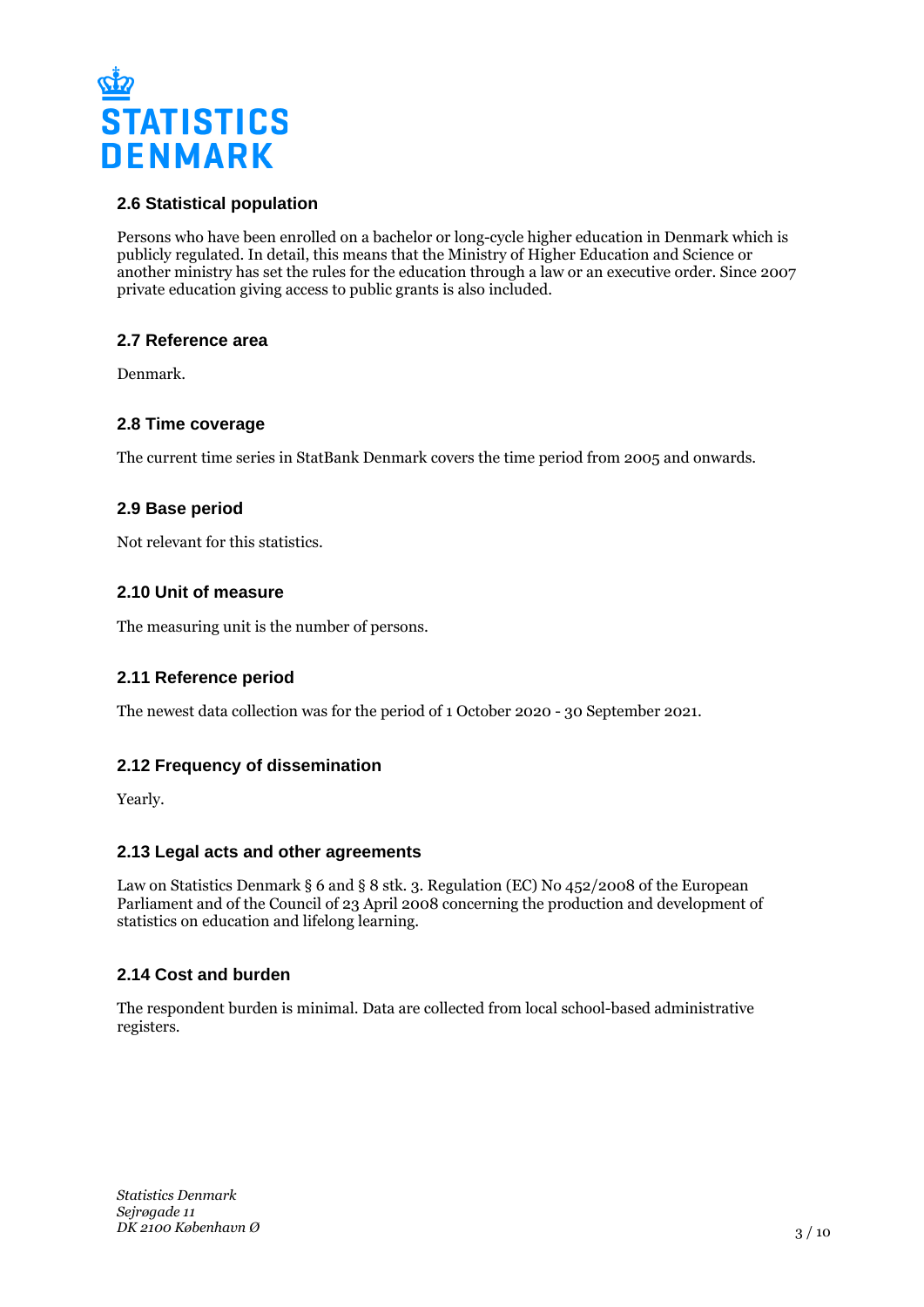

# **2.15 Comment**

Further information can be found on Statistics Denmark's homepage [Fulltime education,](https://www.dst.dk/en/Statistik/emner/uddannelse-og-viden/fuldtidsuddannelser) or by contacting Statistics Denmark directly. On the homepage, notes about historic revisions of the statistics can be found.

# **3 Statistical processing**

The data for these statistics are collected yearly in October from the administrative systems of the educational institutions. Statistics Denmark has drawn up standards for reporting formats, validation and error searching in cooperation with the system supplier STADS, who is in charge of the administrative systems on the universities. This means that the data received by Statistics Denmark have already been controlled. In addition, a thorough error search and validation of data are done by Statistics Denmark.

# **3.1 Source data**

The sources for the statistics are data from the educational institutions' administrative systems.

# **3.2 Frequency of data collection**

The statistics are based on information collected once a year.

# **3.3 Data collection**

Data is collected by system-to-system reporting through the administrative system STADS.

# **3.4 Data validation**

The data validation mainly consists of two types of error searching: macro error searching and micro error searching. Macro error searching consists in searching after fluctuations on four parameters: Population (the number of students per 1 October), Entrants, Completions, and Discontinuations. The numbers are compared with the numbers from last year for every education on the institution. If bigger and relatively unlikely fluctuations are found, the institution have to either correct the numbers or tell Statistics Denmark that the numbers are correct and shows the factual development. Micro error searching focuses on errors in the data received by Statistics Denmark about specific persons. Examples of micro errors could be an invalid education code or the student's start date being after the end date. A check for overlaps are also made, since there is not always agreement between the dates provided when the students change institutions. Statistics Denmark corrects the dates so the student does not seem to be enrolled on two institutions at the same time.

# **3.5 Data compilation**

Data from the institutions are aggregated to a total data set. Data are not processed much by Statistics Denmark, since the quality of the data is very good.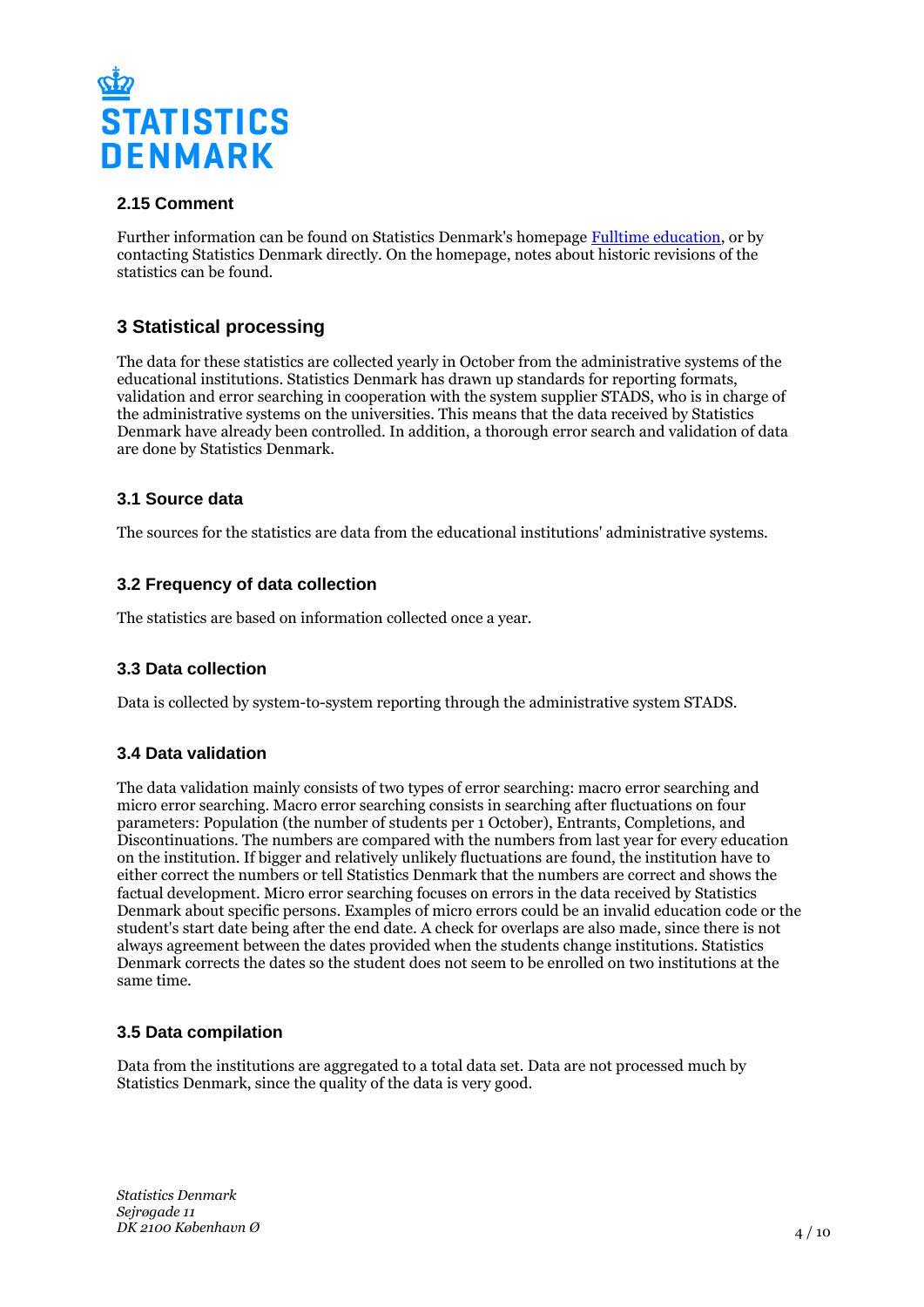

# **3.6 Adjustment**

No corrections of data are made except what has already been described under Data validation and Data compilation.

# **4 Relevance**

The statistics are relevant for public administrators, scientists and other analysts, journalists and citizens etc. as basis for prognoses, analyses and planning purposes in the educational field, but also for example in the labour market field and the integration field. The basic data for the statistics are used as background data for most of the personal statistics at Statistics Denmark, and it is the basis for the tables in StatBank Denmark about education.

# **4.1 User Needs**

The users are many and varied. The statistics are often used for external tasks ordered from Statistics Denmark by ministries, municipalities, research institutions, non-governmental organizations, private companies, individuals and the press. The basic data is used in more than 2000 research projects every year where scientists and researchers gain access to the data via Statistics Denmark's Division of Research Services. The Ministry of Education and the Ministry of Higher Education and Science receives the basic data, which is used for planning purposes, analyses and prognoses etc.

# **4.2 User Satisfaction**

The users are involved as much as possible. Some users can help by securing data from the educational institutions of a high quality is reported to Statistics Denmark on time and other users can give inspiration for new statistics and analyses. Through user involvement, Statistics Denmark get inspiration to the development of methods and models that can contribute to the continued development and improvement of the statistics. Statistics Denmark also has a contact group for education statistics which meet once a year.

### **4.3 Data completeness rate**

The statistics fulfill the demands of the resolution as put forward by the EU.

# **5 Accuracy and reliability**

The administrative systems that are the basis for the statistics are used by the institutions for their own daily administration of the students and also for the payment of different economic grants. Correct registers are therefore necessary for the economy of the institutions and contributes to an expected high quality of the data source. However, occasional errors will almost always occur. These are almost always fixed before next year's publication of data.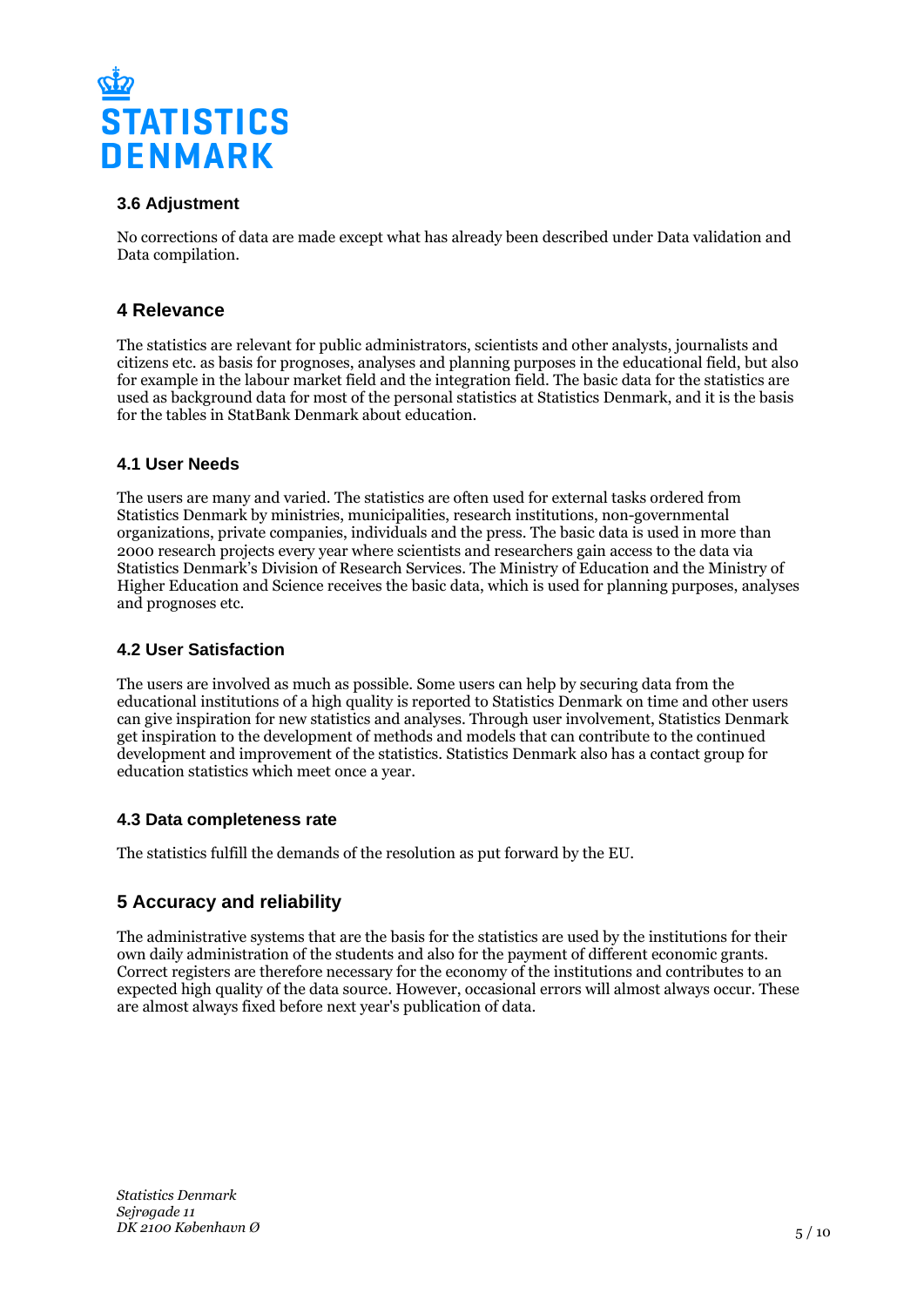

# **5.1 Overall accuracy**

The precision of the statistics is high, because data is taken directly from the administrative systems of the educational institutions. Uncertainty arises when the institutions register certain students or educations wrong. When this is discovered, the error is fixed before next year's publication of data. In more specific groups and educations the uncertainty might be higher.

# **5.2 Sampling error**

Not relevant for these statistics, since it is a total counting.

# **5.3 Non-sampling error**

Coverage errors can be persons not registered in the statistics. Measurement errors and missing records can occur due to wrong registrations from the institutions. When dates overlap for a student, the student usually is registered as finished on the first education on the date where he is registered to begin on the next education.

# **5.4 Quality management**

Statistics Denmark follows the recommendations on organisation and management of quality given in the Code of Practice for European Statistics (CoP) and the implementation guidelines given in the Quality Assurance Framework of the European Statistical System (QAF). A Working Group on Quality and a central quality assurance function have been established to continuously carry through control of products and processes.

### **5.5 Quality assurance**

Statistics Denmark follows the principles in the Code of Practice for European Statistics (CoP) and uses the Quality Assurance Framework of the European Statistical System (QAF) for the implementation of the principles. This involves continuous decentralized and central control of products and processes based on documentation following international standards. The central quality assurance function reports to the Working Group on Quality. Reports include suggestions for improvement that are assessed, decided and subsequently implemented.

### **5.6 Quality assessment**

The strength of the statistics is that data are collected from the institutions' administrative registers, which the institutions use for the administration of their students. Errors in the administrative registers are however unavoidable.

# **5.7 Data revision - policy**

Statistics Denmark revises published figures in accordance with the [Revision Policy for Statistics](https://www.dst.dk/en/OmDS/strategi-og-kvalitet/revisionspolitik.aspx)  [Denmark.](https://www.dst.dk/en/OmDS/strategi-og-kvalitet/revisionspolitik.aspx) The common procedures and principles of the Revision Policy are for some statistics supplemented by a specific revision practice.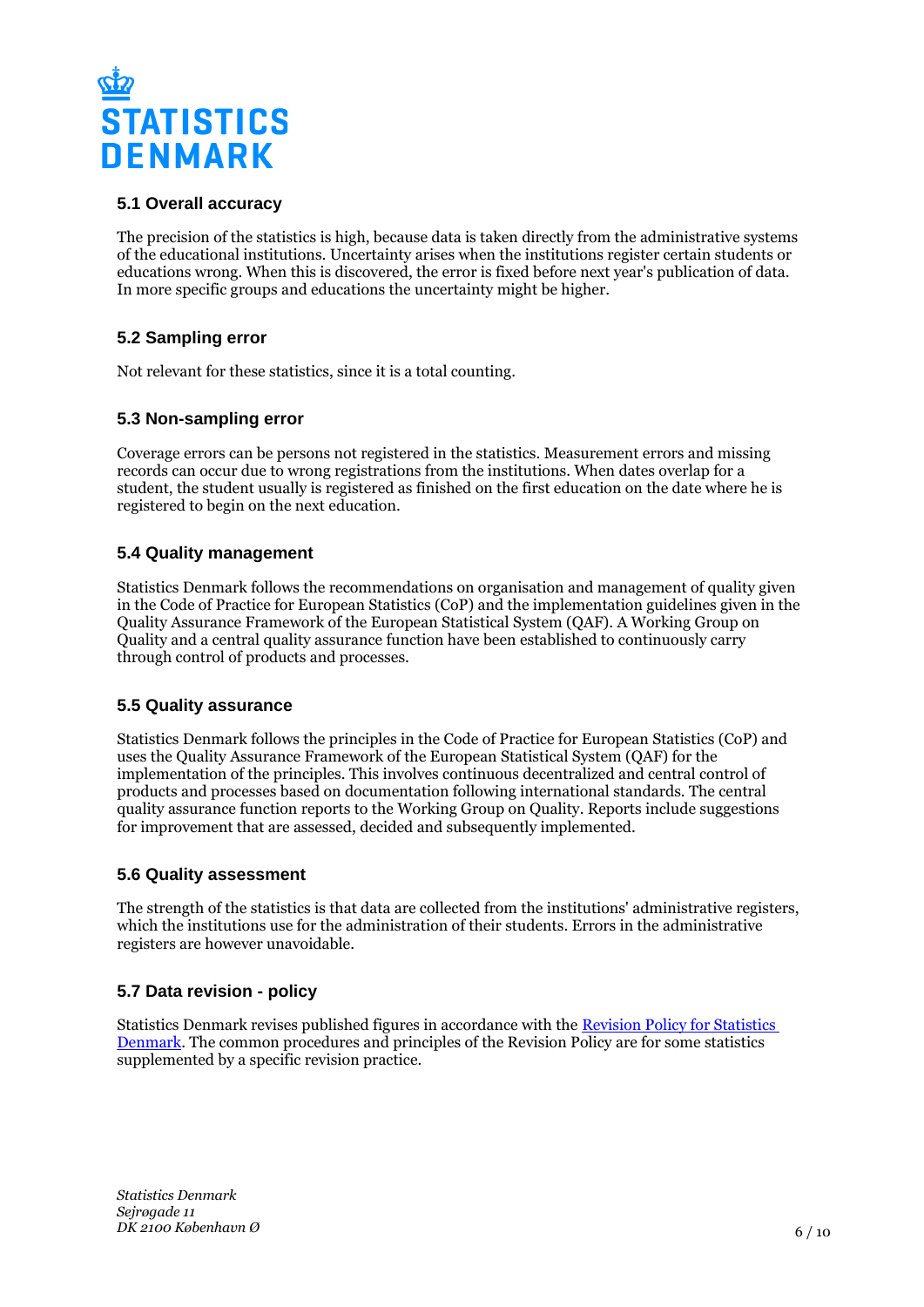

# **5.8 Data revision practice**

The institutions have the possibility of updating backwards in time when reporting data. When that happens, data from previous years are revised.

# **6 Timeliness and punctuality**

The statistics are published about 4 months after the reference time which is 1 October. The statistics are usually published without delay in accordance with the scheduled date.

# **6.1 Timeliness and time lag - final results**

The statistics is published about 4 months after the end of the reference time.

# **6.2 Punctuality**

The statistics is usually published without delay in accordance with the scheduled date.

# **7 Comparability**

The current time series of these statistics goes back to 2005, but statistics on bachelor and longcycle higher education have been made further back than this.

# **7.1 Comparability - geographical**

The statistics form part of the basis of data in the OECD publication [Education at a Glance](https://www.oecd.org/education/education-at-a-glance/) with international comparisons of entrance to and graduations from the education system.

# **7.2 Comparability over time**

The current time series of these statistics goes back to 2005.

### **Archived tables in the StatBank**

The earliest figures on bachelor and long-cycle higher education in the StatBank are from 1991. The archived tables are not directly comparable with the active tables. Firstly, the archived tables are based on the old educational classification, which is no longer used. Second, the archived tables are based on an older version of the Student Register.

### **Historical data**

Historical data on long-cycle higher educations are available in the statistical yearbooks. Bachelor educations were first offered at Danish universities from early 1990's.

### **7.3 Coherence - cross domain**

Since the statistic is publicized together with the statistic about other educational levels in the Student Register, it is possible to compare with statistics for other educational levels.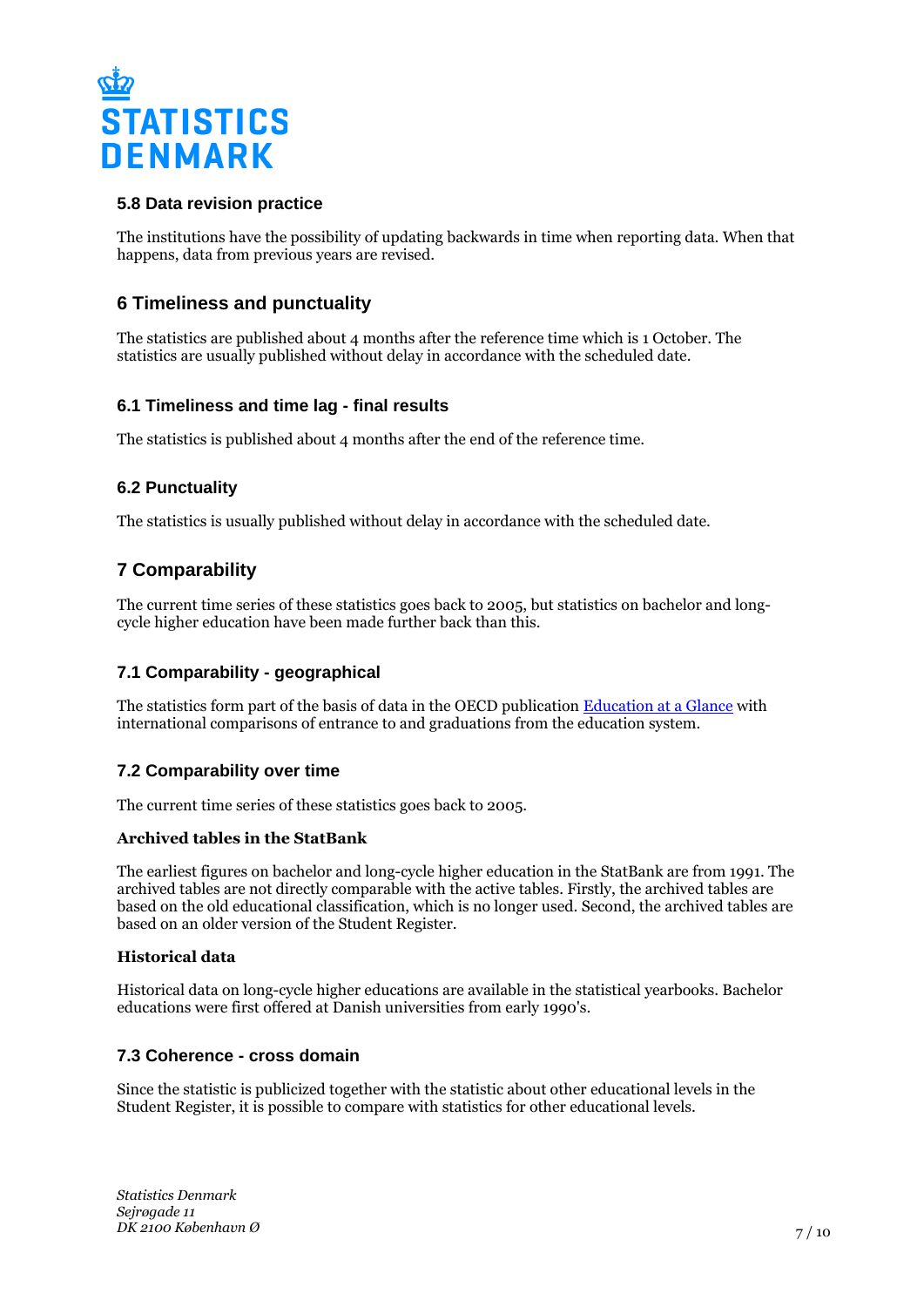

# **7.4 Coherence - internal**

All data sources are considered to have the same high quality.

# **8 Accessibility and clarity**

Statistics are released yearly in a Danish press release, at the same time as the tables are updated in the StatBank. In the StatBank, these statistics can be found under the subject [Bachelors](https://www.statbank.dk/10135) and [Long](https://www.statbank.dk/10136)[cycle higher education](https://www.statbank.dk/10136). For further information, see the homepage of [Bachelors](https://www.dst.dk/en/Statistik/emner/uddannelse-og-viden/fuldtidsuddannelser/bacheloruddannelser) and [Long-cycle](https://www.dst.dk/en/Statistik/emner/uddannelse-og-viden/fuldtidsuddannelser/lange-videregaaende-uddannelser)  [higher education](https://www.dst.dk/en/Statistik/emner/uddannelse-og-viden/fuldtidsuddannelser/lange-videregaaende-uddannelser).

### **8.1 Release calendar**

The publication date appears in the release calendar. The date is confirmed in the weeks before.

### **8.2 Release calendar access**

The Release Calender can be accessed on our English website: [Release Calender.](https://www.dst.dk/en/Statistik/offentliggoerelser.aspx)

### **8.3 User access**

Statistics are always published at 8:00 a.m. at the day announced in the release calendar. No one outside of Statistics Denmark can access the statistics before they are published.

### **8.4 News release**

These statistics are published yearly in a Danish press release.

# **8.5 Publications**

Publications only in Danish.

### **8.6 On-line database**

The statistics are published in the StatBank under [Bachelors](https://www.statbank.dk/10135) and [Long-cycle higher education](https://www.statbank.dk/10136) in the following tables:

- [UDDAKT60](http://www.statbank.dk/UDDAKT60): Educational activity at bachelor educations by education, age, ancestry, national origin, sex and status
- [UDDAKT70](http://www.statbank.dk/UDDAKT70): Educational activity at long-cycle higher educations by education, age, ancestry, national origin, sex and status

### **8.7 Micro-data access**

The different versions of The Student Register are stored in Statistics Denmark's Database PSD. Researchers and other analysts from authorized research institutions, can be granted access to the underlying micro-data by contacting [Research Services](https://www.dst.dk/en/TilSalg/Forskningsservice).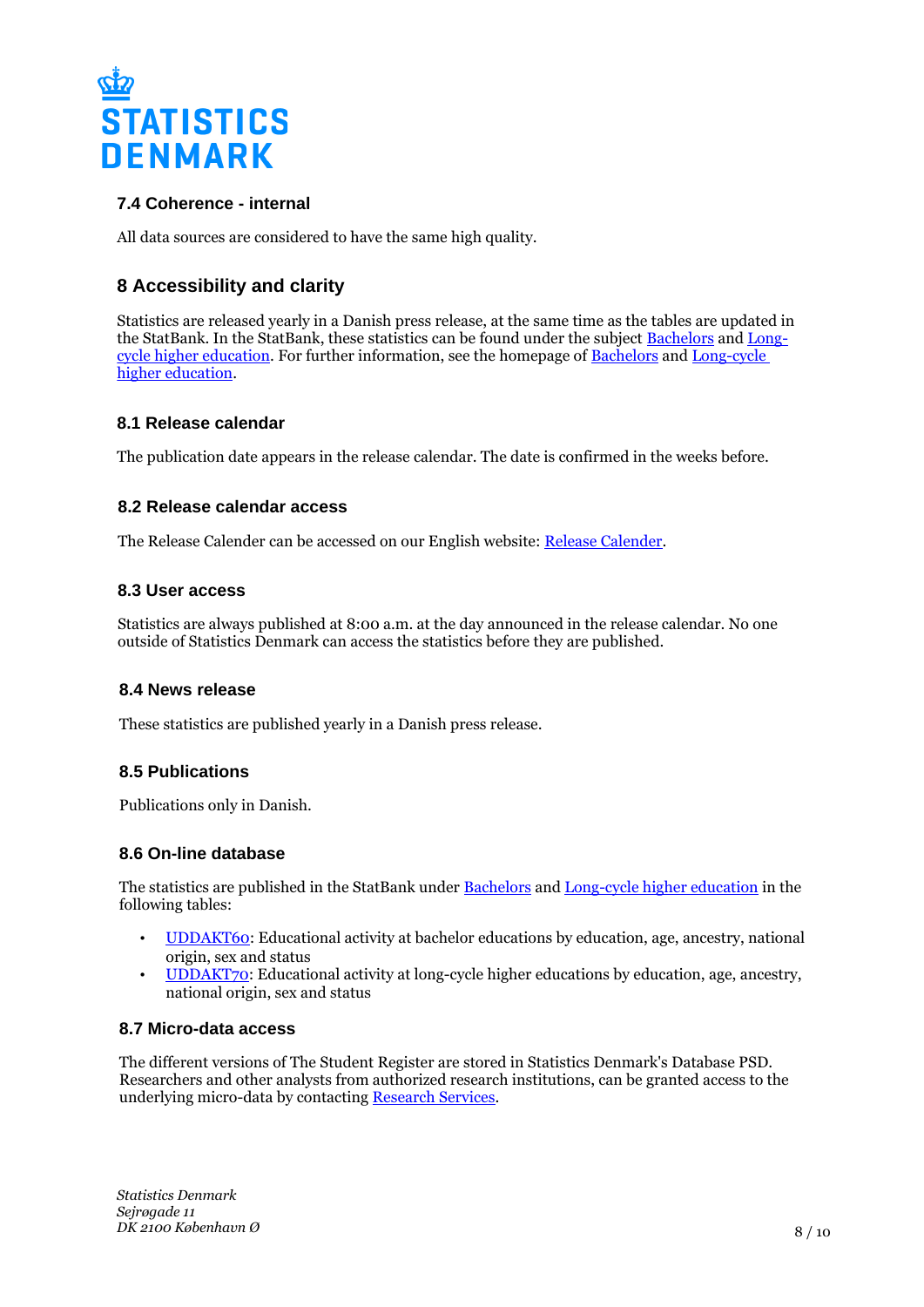

### **8.8 Other**

The Student Register forms the basis of data in the publication ["Education at a Glance"](https://www.oecd.org/education/education-at-a-glance/) with international comparisons of entrance to and graduations from the education system.

### **8.9 Confidentiality - policy**

[Data Confidentiality Policy](https://www.dst.dk/ext/292786082/0/formid/Datafortrolighedspolitik-i-Danmarks-Statistik--pdf) for Statistics Denmark.

### **8.10 Confidentiality - data treatment**

For further information see:

- [Documentation of the variables in the Student Register](https://www.dst.dk/da/Statistik/dokumentation/Times/uddannelsesdata/elevregistret)
- [The manual for education statistics](https://www.dst.dk/ext/uddannelse/Uddannelsesmanual--pdf)

#### **8.11 Documentation on methodology**

For further information, see:

- [Statistics Denmark's webpage](https://www.dst.dk/da/Statistik/dokumentation/Times/uddannelsesdata/elevregistret)
- [The manual for education statistics](https://www.dst.dk/da/Statistik/emner/uddannelse-og-viden/fuldtidsuddannelser?tab=dok)

#### **8.12 Quality documentation**

Results from the quality evaluation of products and selected processes are available in detail for each statistics and in summary reports for the Working Group on Quality.

# **9 Contact**

The administrative placement of this statistic is in the Division of Population and Education. The person responsible is Martin Nørskov, tel. +45 39 17 34 79, e-mail: mno@dst.dk

### **9.1 Contact organisation**

Statistics Denmark

### **9.2 Contact organisation unit**

Population and Education, Social Statistics

### **9.3 Contact name**

Martin Nørskov

### **9.4 Contact person function**

Responsible for the statistics

*Statistics Denmark Sejrøgade 11 DK 2100 København Ø*